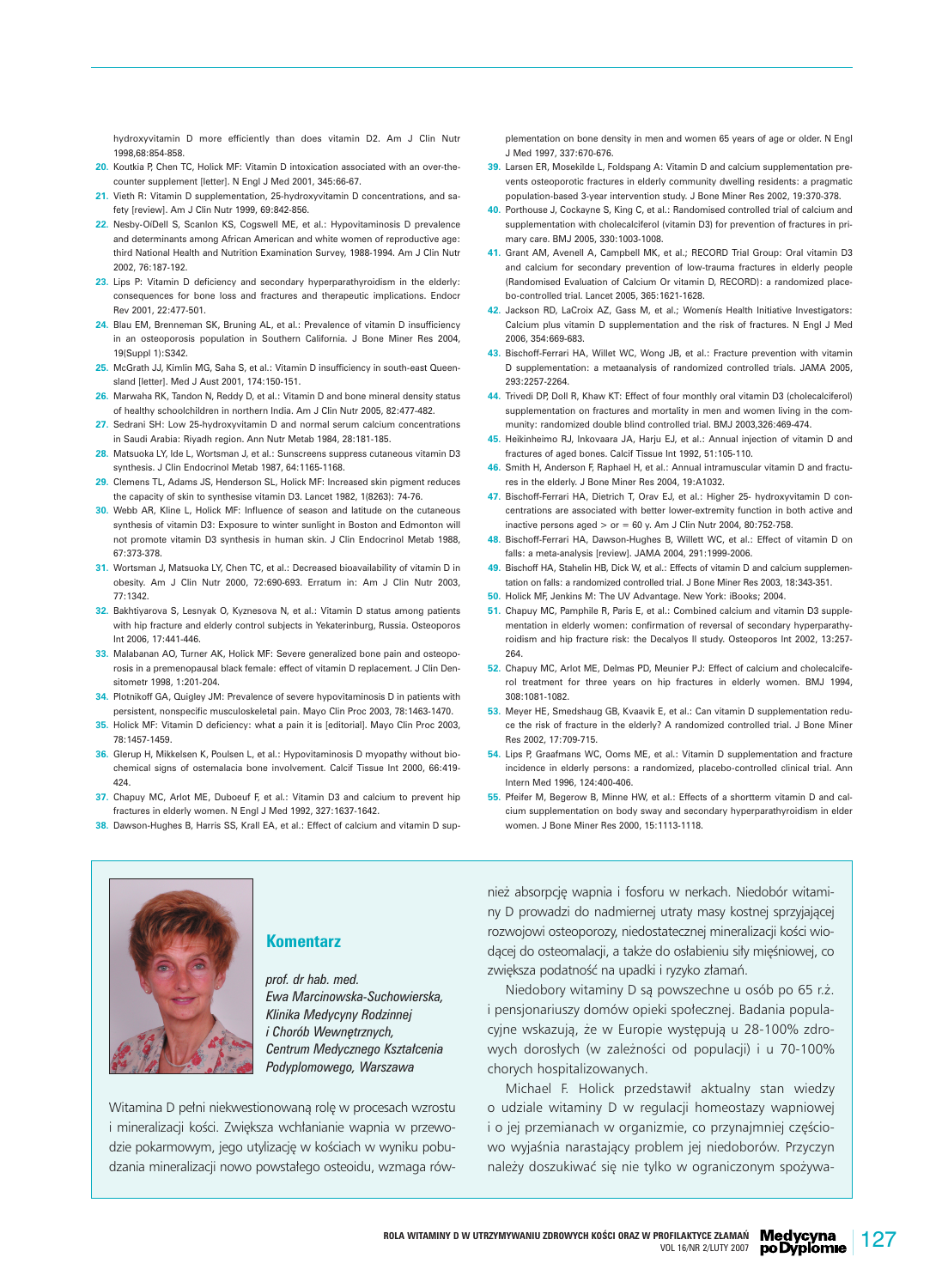niu produktów zawierających witaminę D, braku odpowiedniej suplementacji u osób starszych i dzieci, obniżonej ekspozycji na światło słoneczne, ale i w zaburzeniach metabolizmu witaminy D w wątrobie oraz nerkach, a nawet w niedostatecznej odpowiedzi tkanek efektorowych na skutek defektu receptorowego.

Pełnoobjawowy niedobór witaminy D poprzedzony jest zazwyczaj wieloletnim okresem subklinicznych zmian niecharakterystycznych, który można porównać z okresem subklinicznego niedoboru żelaza. Jego cechą znamienną jest stopniowe obniżanie się stężenia 25-hydroksywitaminy (25(OH)D – kalcidiol), które uważane jest za najlepszy wykładnik zaopatrzenia organizmu w witaminę D. Niedobór tej witaminy prowadzi do wtórnej nadczynności przytarczyc z następową stałą wzmożoną resorpcją kości. Najniższe prawidłowe stężenie kalcidiolu, przy którym wydzielanie PTH nie jest stymulowane, wynosi 30 ng/ml.

Skutki pierwotnych niedoborów witaminy D dla kości (osteomalacja i osteoporoza) zależą od stężenia 25(OH)D w krwi, które wtórnie wpływa na stężenie parathormonu (PTH) i 1,25-dihyroksycholekalciferolu  $(1,25(OH),D)$ . Przy stężeniu 25(OH)D 30-40 ng/ml osoczowe stężenia PTH i 1,25(OH)<sub>2</sub>D mogą być prawidłowe i nie powodują zmian w kościach. Przy stężeniu 25(OH)D <30 ng/ml następuje umiarkowany wzrost stężenia PTH i obniżenie stężenia 1,25(OH)<sub>2</sub>D, co już prowadzi do osteoporozy. Dalsze obniżenie stężenia 25(OH)D poniżej 20 ng/ml powoduje postępujące niekorzystne obniżenie stężenia 1,25(OH)<sub>2</sub>D i wzrost stężenia PTH w krwi, co sprzyja rozwojowi osteomalacji, wpływa ponadto na osłabienie mięśni, a to zwiększa ryzyko upadków i w konsekwencji złamań. W świetle tych danych podawane przez laboratoria jako norma stężenia 25(OH)D 10-55 ng/ml są nieodpowiednie i wymagają zmiany.

Konieczne jest codzienne dostarczenie odpowiedniej ilości witaminy D, zapewniającej utrzymanie prawidłowego jej stężenia w surowicy; odnosi się to do całej populacji. Takie postępowanie zapobiega hipowitaminozie i wtórnej nadczynności przytarczyc, a w konsekwencji zmianom kostnym. Kraje Europy Środkowej i Wschodniej rekomendują dzienną dawkę 400 j.m., tzn. 10  $\mu$ g dla zdrowych dorosłych i 600 j.m. dla osób starszych.

Ustalono, że najlepszą drogą suplementacji witaminy D jest jej endogenna synteza w skórze pod wpływem światła słonecznego. Pora, kiedy panują najlepsze warunki dla syntezy witaminy D, zależy od położenia geograficznego i powinna być określona w każdym kraju; w Polsce jest to okres od połowy czerwca do połowy września. Zalecany czas przebywania na słońcu dla osób o jasnej karnacji wynosi 15 min 2-3 razy w tygodniu; wystarczy ekspozycja twarzy, rąk i przedramion. Alternatywą w profilaktyce niedoborów witaminy D jest spożycie średniej porcji tłustej ryby (śledź, makrela, sardynka) raz w tygodniu lub suplementacja preparatami witaminy  $D_3$  w ilości 400 j.m., tzn. 10 µg/24 h w przypadku osób młodszych i 600 j.m. (lub 0,25-0,5  $\mu$ g jej aktywnych metabolitów) u osób starszych.

Ponieważ oznaczanie 25(OH)D w surowicy jest kosztowne, a jak wykazano jego stężenie u osób w średnim wieku i starszych jest obniżone, F. Holick (za Heaney'em) zaleca rutynową suplementację witaminy D, uznając za bezpieczną dawkę dzienną 1000 j.m., tzn. 25 µg, która wystarcza do utrzymania stężenia 25(OH)D w surowicy powyżej najniższego prawidłowego stężenia, tzn. 30 ng/ml. Należy pamiętać, że siła działania witaminy D<sub>2</sub> jest o 30% mniejsza niż witaminy D<sub>3</sub>. Przy wyborze drogi suplementacji oraz dawki trzeba uwzględnić wiek i masę ciała. Zauważono, że w przypadku osób starszych suplementacja doustna skuteczniej zapobiega niedoborom witaminy D niż ekspozycja na światło słoneczne, i że powoduje tym wyższy wzrost stężenia kalcidiolu w surowicy, im niższe są jego wartości wyjściowe. Stwierdzono także, że osoby otyłe wykazują względną oporność na standardowe dawki witaminy D (w przeciwieństwie do osób szczupłych nie obserwuje się u nich wzrostu stężenia 25(OH)D przy podaniu standardowych dawek). Można to tłumaczyć różnicą w rozmieszczeniu witaminy D (rozpuszczalna w tłuszczach) w organizmie. Zatem dawki witaminy D powinny być dostosowane do masy ciała.

W artykule brak informacji o możliwościach i skuteczności terapii osteoporozy syntetycznymi metabolitami witaminy D. Wynika to zapewne z faktu, że jest to tematyka wykraczająca poza ramy tej pracy. W wielu krajach w leczeniu osteoporozy, zwłaszcza u ludzi starszych, wykorzystuje się aktywne metabolity witaminy D<sub>3</sub>. Takie postępowanie jest uzasadnione faktem, że niedobory witaminy D (najczęściej towarzyszące starości) wynikają z niedostatecznej syntezy 1,25(OH)<sub>2</sub>D w nerce lub oporności tkanek na jego działanie (przy prawidłowych lub nawet podwyższonych stężeniach we krwi).

Dla potrzeb lecznictwa zsyntetyzowano zarówno α-kalcidiol (1 $\alpha$ (OH)D<sub>3</sub>), jak i sam kalcitriol (1,25(OH)<sub>2</sub>D). W profilaktyce i leczeniu osteoporozy u ludzi starszych chętniej stosuje się  $\alpha$ -kalcidiol, ponieważ ten syntetyczny prekursor czynnego metabolitu witaminy D) w wątrobie i w kości ulega hydroksylacji w pozycji 25 i staje się 1,25(OH)<sub>2</sub>D, czyli najbardziej aktywnym metabolitem witaminy D. Nie wymaga zatem hydroksylacji w nerce, której efektywność u ludzi starych jest zmniejszona. Alfa-kalcidiol wykazuje aktywność zbliżoną do 1,25(OH)<sub>2</sub>D. Należy podkreślić, że 1- $\alpha$ (OH)D<sub>3</sub> nie powoduje tak gwałtownego wzrostu absorpcji jelitowej wapnia jak 1,25(OH)<sub>2</sub>D, co jest korzystne, bo zapewnia nie tylko ∏agodniejszy, ale i przed∏u˝ony w czasie wzrost jego wchłaniania. Poza tym ponieważ hydroksylacja  $\alpha$ -kalcidiolu zachodzi nie tylko w wątrobie, ale i w kości, na kość działa